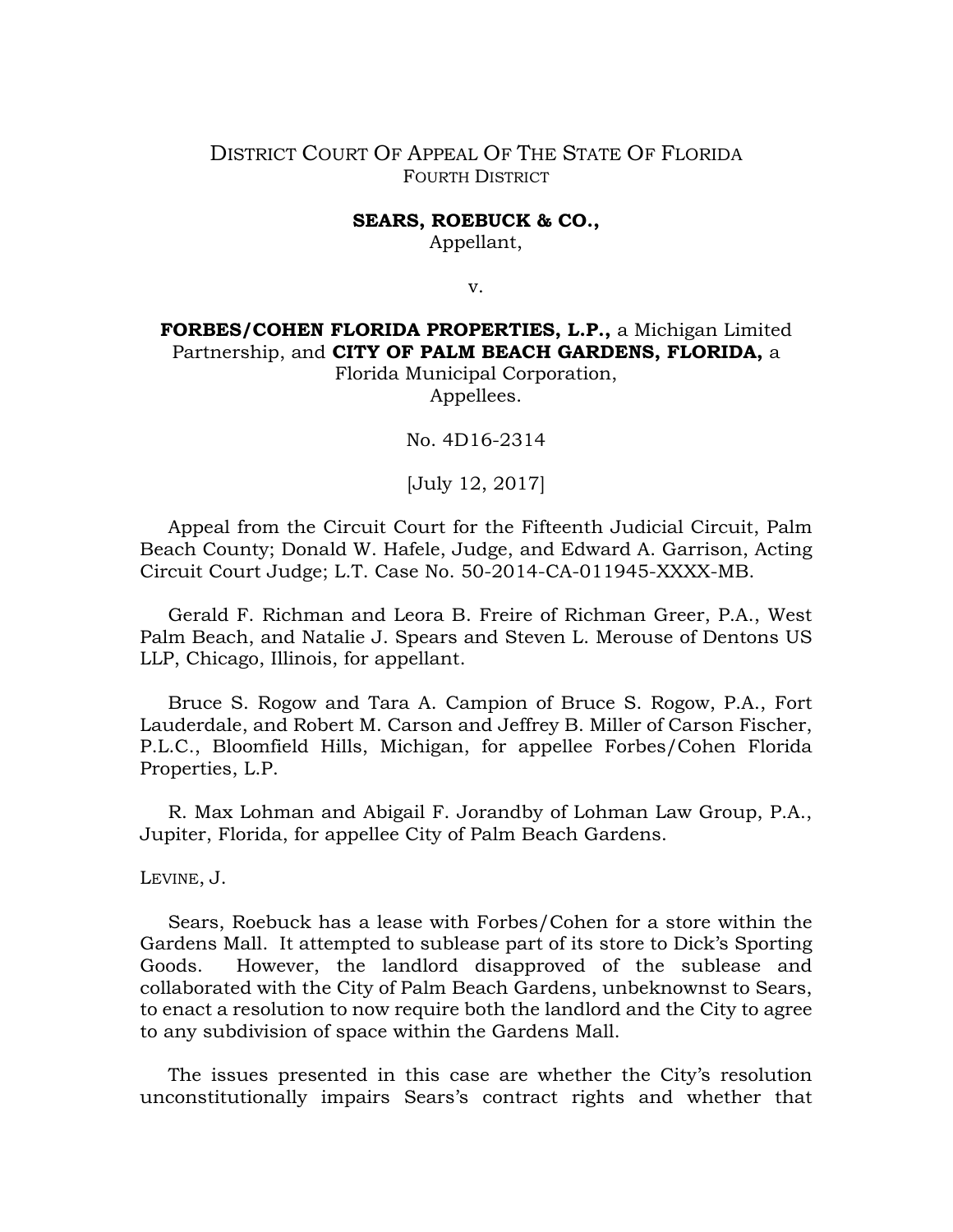resolution violates substantive due process because it has no criteria stating when approval to subdivide Sears's leased space may be granted or denied. As a related issue, we consider whether Sears is owed attorney's fees as a result of the City's alleged violation of substantive due process. Finally, we consider whether Sears has a contractual right to sublease.

We conclude the City's resolution is unconstitutional both because it impairs Sears's right to contract—and the contract rights emanating from the lease between Sears and Forbes/Cohen—and deprives Sears of its substantive due process rights. Consequently, we find Sears is a prevailing party under 42 U.S.C. sections 1983 and 1988 and is owed attorney's fees. We further conclude that Sears has the contractual right to sublease without authorization from Forbes. The remaining issues are without merit and we affirm without comment.

#### **FACTS**

In 1984, Forbes/Cohen Florida Properties, L.P. ("Forbes") entered into a Land Lease to develop property within Palm Beach Gardens and construct a mall. Forbes then petitioned the City of Palm Beach Gardens (the "City") to approve construction for the mall. The City approved Forbes's petition and enacted the Palm Beach Gardens Planning Unit Development ("P.U.D.") through resolution.

The P.U.D. specifically requires that all anchor stores at the mall undergo architectural review "to achieve architectural design harmony and to maintain integrity throughout the project." Issuance of a building permit requires city council approval of any preliminary designs to ensure the proposed modifications do not "disrupt the architectural design, harmony and integrity" of the mall. Further, the P.U.D. restricts signage by limiting anchor tenants to "[o]ne wall sign for each anchor department store facade representing typical identification by sign logo, style, and illumination indigenous to that anchor department store . . . ."

In 1987, Forbes entered into a sublease with Sears, Roebuck & Co. ("Sears"). The thirty-year sublease gives Sears the option to extend its lease for four separate periods of ten years each so long as Sears was not in material default and was operating as a retail store. Additionally, the sublease gives Sears the "right" to sublease, stating:

*[Sears] shall have the right to assign this Lease and to sublet from time to time the Demised Premises or any part thereof*; subject however, to the terms and provisions of the [Reciprocal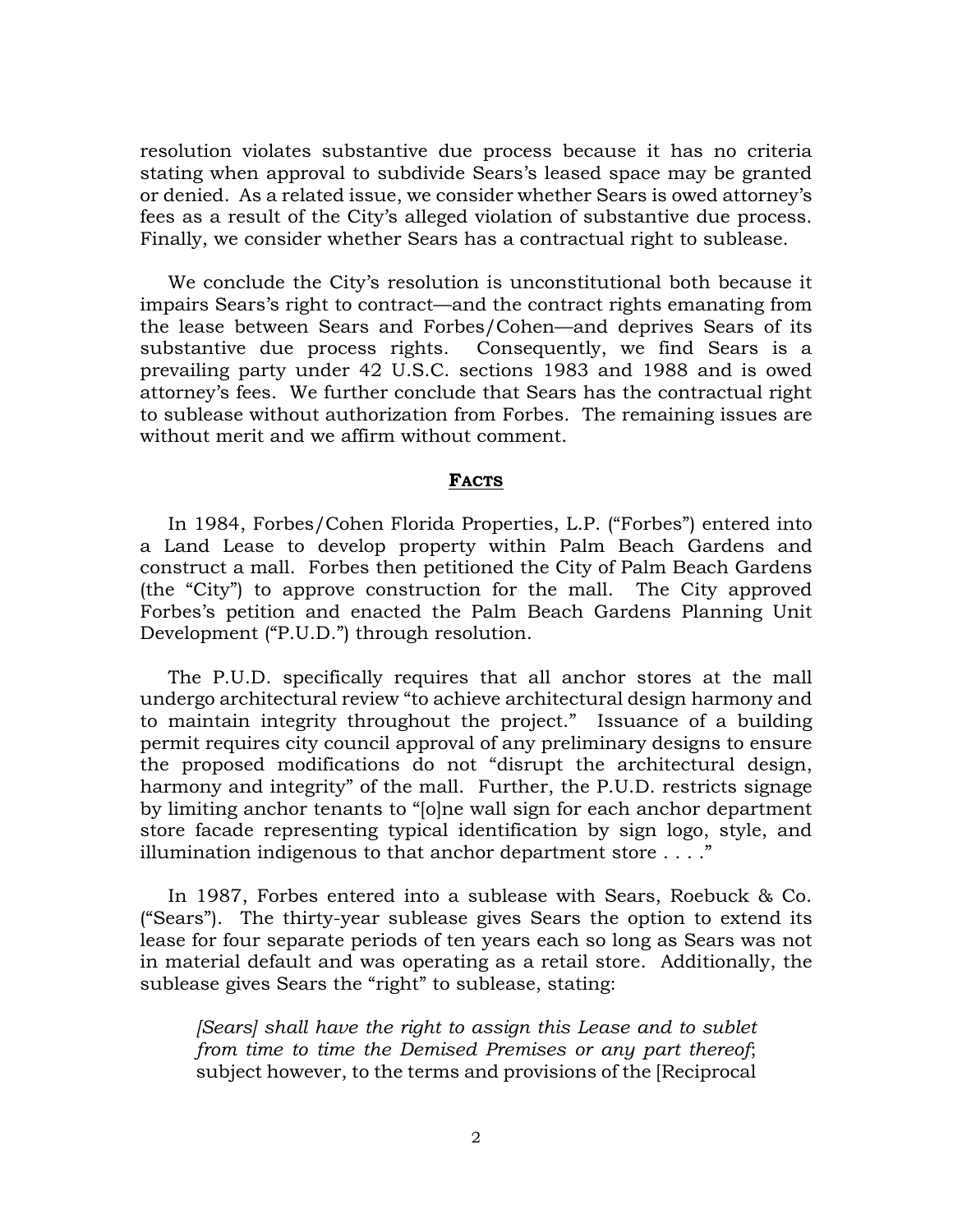Easement Agreement]. No such assignment or subletting shall relieve Tenant of its obligations under this Lease . . . .

(emphasis added). Lastly, the sublease requires Sears to "comply with all laws and ordinances and the orders, rules, and regulations and requirements of all Federal, State, County and municipal governments . . . which may be applicable from time to time to the Demised Premises." However, the sublease also allows Sears the "*right to contest the applicability* of any laws, ordinances, orders, rules, regulations or governmental requests . . . ." (emphasis added).

Concurrent with the sublease, Sears entered into a Reciprocal Easement Agreement (the "R.E.A."). The R.E.A. mandates that Sears initially operate as a department store, but after twenty years, Sears could use its space for "retail and service purposes and for no other purposes." As to subleasing, the R.E.A. indicates that "Majors," that being anchor tenants like Sears, could "lease all or any portion(s) of its building and/or license departments therein" so long as the sublease otherwise complied with the R.E.A. The R.E.A also sets forth criteria for signage. The R.E.A. requires signs to comply with aesthetic and safety standards, for example prohibiting blinking lights and rooftop signs and requiring compliance with electrical codes. The R.E.A. also prohibits tenants from creating dangerous hazards within the mall. Finally, the R.E.A. provides that it exists for the "exclusive benefit of the Parties and the Fee Owner" and nothing in the R.E.A. should "be construed to create any rights in or for the benefit of any space lessee of any part of the Shopping Center Parcel."

In 2011, Sears began seeking a subtenant to sublease part of its twostory store and entered into negotiations with Dick's Sporting Goods. Sears informed Sidney Forbes, a partner of Forbes, of its plans.

Without informing Sears, Sidney met with the City, told the City of Sears's plans, and personally requested that the City enact a resolution. Forbes submitted a development application along with a \$1,650 fee and then collaborated with the City in crafting the proposed resolution. The City passed Resolution 20-2012 (the "Resolution") as part of its consent agenda without taking any testimony.

The Resolution states that its purpose was to clarify the P.U.D. The Resolution requires the following:

Prior to any proposed structural modifications, installation of kiosks, and/or any subdivision of an anchor tenant space into any sub-space which requires separate business tax receipts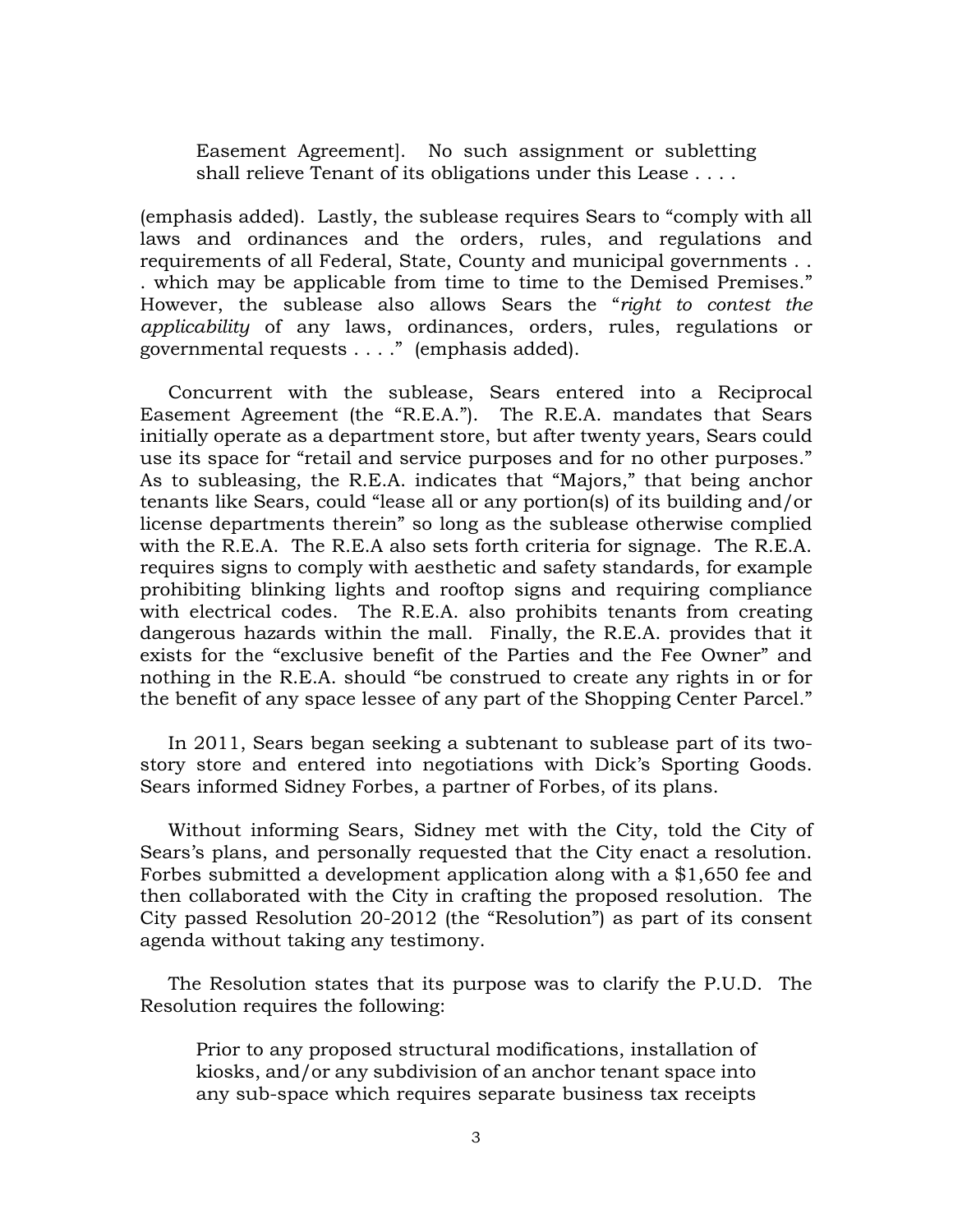and/or newly separate licensing of any kind whatsoever for the business enterprise intending to occupy the newly created sub-space, anchor tenants must obtain City Council approval. Prior to seeking City Council approval the subject anchor tenant must obtain approval for the subject modification from mall ownership.

Sears, not knowing of the Resolution, informed Forbes of its plans to sublease to Dick's. Forbes claimed Dick's was inappropriate for the mall. Subsequently, Forbes sent Sears a letter stating that Sears's "contemplated actions . . . are beyond [Sears's] authority under the Sublease." The letter further stated that Forbes did "not consent to the marketing by Sears of any portion of its space within the Gardens and will not consent to any proposals that is not fully in compliance with all applicable restrictions and fully satisfies all of [Sears's] obligations." Then, at a subsequent meeting, Sidney told Sears that it was not within its rights to sublease to Dick's. Sidney believed Sears could not sublease to Dick's because Dick's was not a department store, Dick's did not have signage rights, and Dick's did not "belong" at the mall.

Sears filed a complaint seeking declaratory relief. As to Forbes, Sears sought a declaratory judgment stating that it had the right to sublease to Dick's. As to the City, Sears sought a declaratory judgment stating that the Resolution was an unconstitutional impairment of contract under the Florida and United States Constitutions and that the Resolution violated Sears's substantive due process rights. Lastly, Sears sought attorney's fees under 42 U.S.C. sections 1983 and 1988.[1](#page-3-0)

During the pendency of litigation, Sears entered into a sublease with Dick's for one floor of Sears's two-floor lease. As per the sublease, Dick's was to operate as a sporting goods store. Furthermore, the sublease was contingent on Sears getting necessary government approvals, including approvals for signage as well as obtaining a favorable declaratory judgment.

Following the trial court's denial of the City's and Forbes's motions to dismiss and Sears's motion for summary judgment, the case went to trial. At trial, testimony established that Dick's was a "first-class" retailer. Further, Forbes conceded that Sears had the right to sublease so long as

<span id="page-3-0"></span> $1$  Sears also contended the Resolution was in fact an ordinance and was therefore void as the passing of the Resolution did not comply with statutory requirements for enacting ordinances. We find this argument to be without merit and affirm without comment.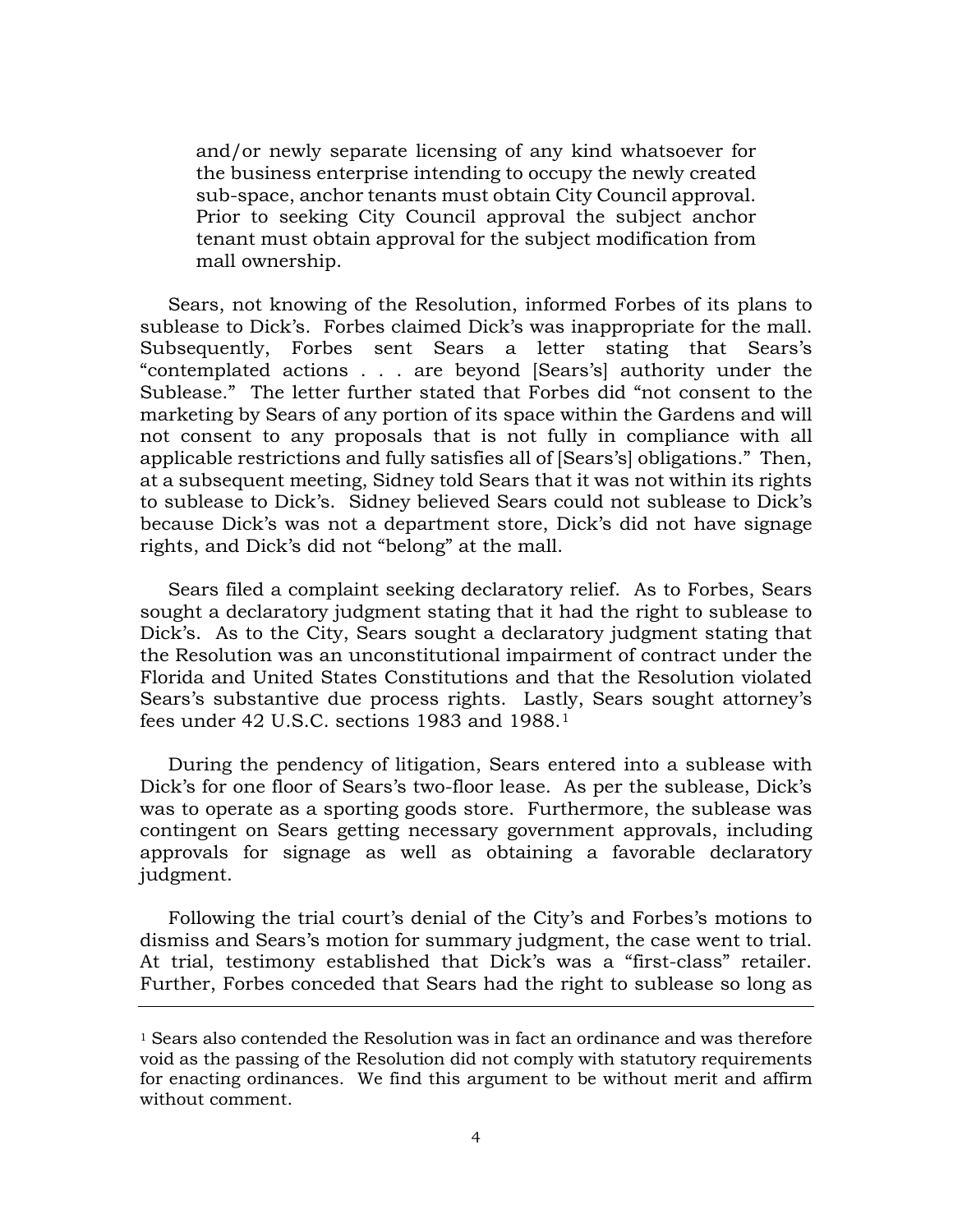it complied with the sublease and the R.E.A. Nevertheless, Forbes asserted the following reasons against the sublease: the proposed Dick's sublease was not compliant with the sublease and the R.E.A. because Dick's could not put up a sign, Sears could not exercise its option to extend its lease while subleasing to Dick's, Sears had not gotten the requisite architectural approvals for modification of the leased premises, and Dick's potential gun sales violated the R.E.A.'s prohibition on creating dangerous hazards.

Sears conceded that, under the sublease, the current signage plans were not compliant with municipal zoning standards. Sears noted that it would need to get city approvals and waivers, but that other anchor tenants at the mall had multiple signs and that it was a regular industry practice to work with municipalities in getting necessary approvals and waivers. Further, Sears conceded that it had not yet attained the necessary architectural approvals for the mall, but would do so upon favorable disposition of the declaratory judgment action. Finally, Sears had not exercised its option to renew its lease, which was set to expire in 2018.

The City's contention at trial was that the Resolution did not create new rights or obligations, but instead was administrative and merely interpreted, and reiterated, pre-existing requirements under the P.U.D. Further, the Resolution did not require approval for "subleasing," but required approval for "subdividing" anchor tenant space. Thus, the resolution did not impair Sears's contract rights nor did it violate substantive due process.

Sears argued that the prohibition on subdividing space without approval was tantamount to a prohibition on subleasing without approval. Further, the Resolution gave both the City and Forbes unfettered authority to decide whether to permit an anchor tenant, such as Sears, to sublease. This authority, as outlined in the Resolution, did not exist in the sublease, P.U.D., or R.E.A.

Following the conclusion of trial, the trial court did not make any findings of fact or conclusions of law nor did it declare the parties' rights with respect to the sublease, R.E.A. or P.U.D. Instead, the court found as follows:

As to Count 1, the Court finds for the Defendant, [Forbes], who shall go hence without a day.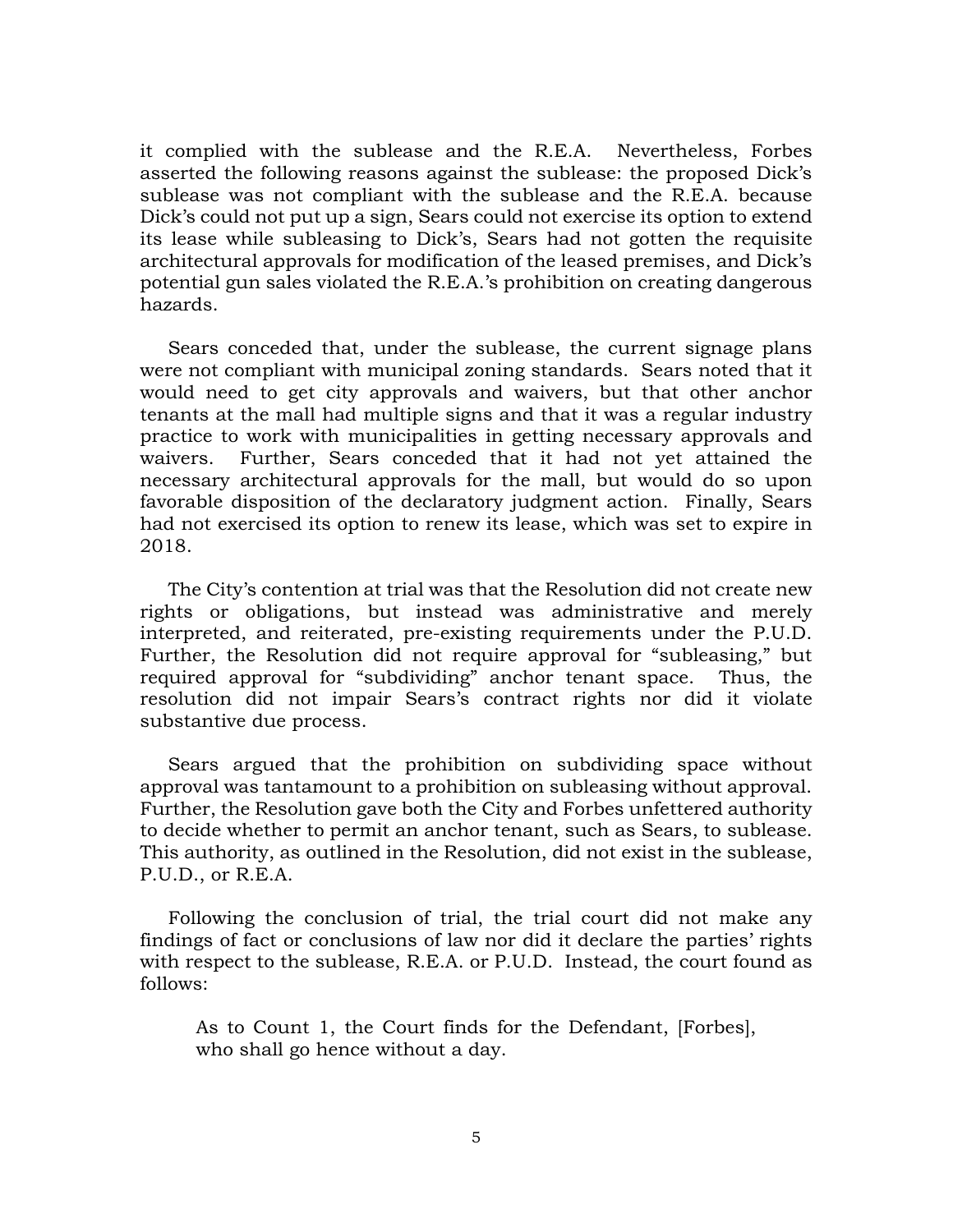As to Counts 3, 4, 5, and 6, the Court finds for the Defendant, [the City], who shall go hence without a day.

Sears appealed.

### **ANALYSIS**

# I. DECLARATORY JUDGMENT

As a preliminary issue, Sears argues that, although the trial court's order was deficient as it failed to determine the rights of the parties or make any factual findings, we may nevertheless consider the merits of this appeal without remanding to the trial court. We agree.

Florida's Declaratory Judgment Act provides as follows:

The circuit and county courts have jurisdiction within their respective jurisdictional amounts to declare rights, status, and other equitable or legal relations whether or not further relief is or could be claimed. No action or procedure is open to objection on the ground that a declaratory judgment is demanded. The court's declaration may be either affirmative or negative in form and effect and such declaration has the force and effect of a final judgment.

# § 86.011, Fla. Stat.

Under this Act, where a trial court denies a motion to dismiss, the trial court must "fully determine the rights of the respective parties, as reflected by the pleadings." *Local 532 of the Am. Fed'n of State, Cty., & Mun. Emps., AFL-CIO v. City of Fort Lauderdale*, 273 So. 2d 441, 445 (Fla. 4th DCA 1973). Thus, conclusory final judgments on declaratory judgment claims, which are devoid of factual findings or conclusions of law, are inadequate. *See id.*; *Hyman v. Ocean Optique Distribs., Inc.*, 734 So. 2d 546, 548 (Fla. 3d DCA 1999).

The final judgment in the present case simply found for Forbes and the City, stating they "shall go hence without a day." Consequently, the trial court failed to "fully determine the rights of the respective parties." *See Local 532*, 273 So. 2d at 445; *see also State Farm Mut. Auto. Ins. Co. v. Hinestrosa*, 614 So. 2d 633, 635 (Fla. 4th DCA 1993) (stating that the words "plaintiff take nothing and defendant go hence without day" are "words usually found in cases seeking only a money judgment rather than a declaratory judgment").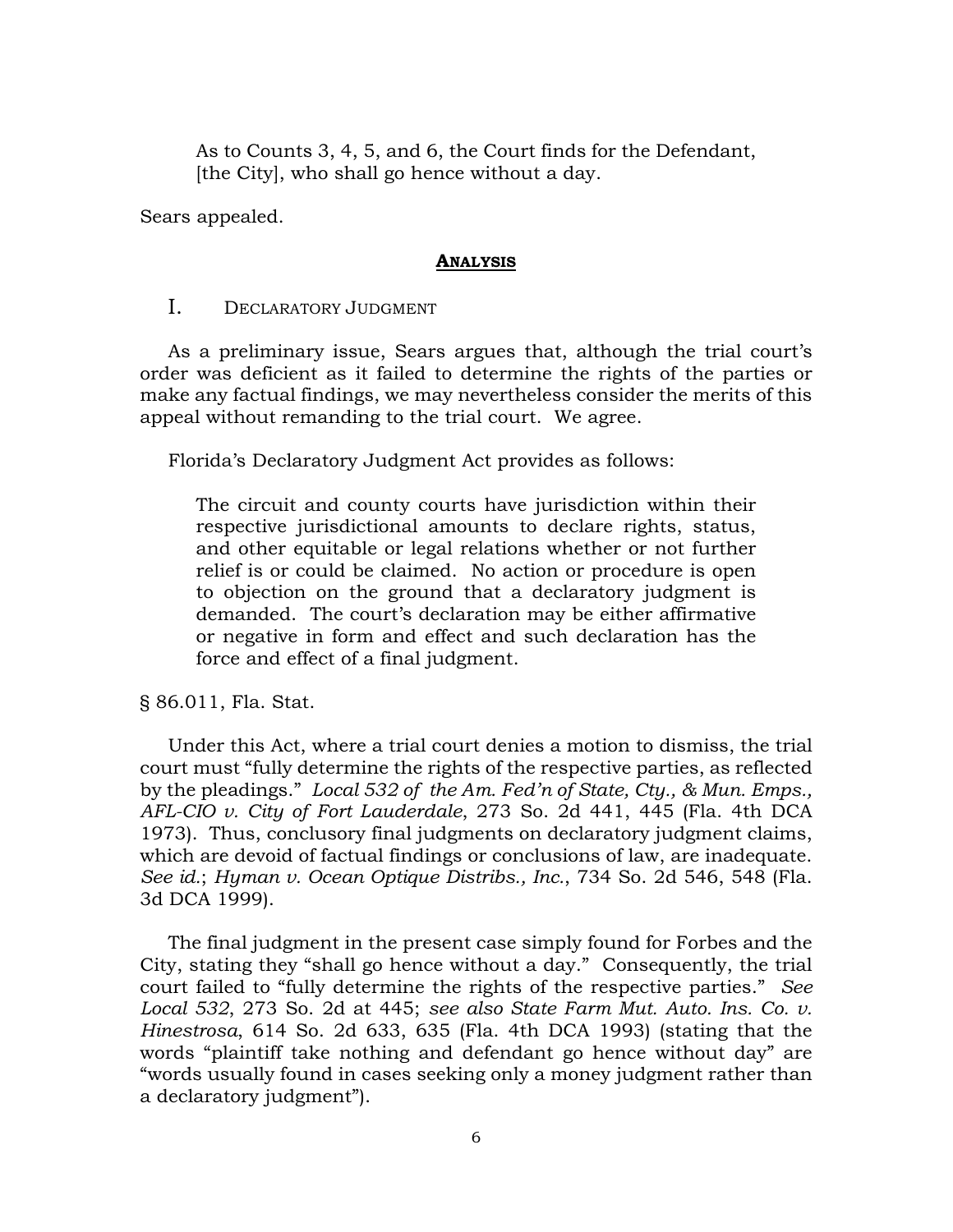Review of a declaratory judgment generally requires adequate findings of fact and conclusions of law. *Trump Endeavor 12, LLC v. Fla. Pritikin Ctr., LLC*, 208 So. 3d 311, 312 (Fla. 3d DCA 2016). Thus, normally, we would remand for the trial court to make additional findings. *See Exotic Motorcars & Jewelry, Inc. v. Essex Ins. Co.*, 111 So. 3d 208, 209 (Fla. 4th DCA 2013). However, in the present case, the issues to be reviewed are purely legal in nature and the underlying facts are not in dispute. Therefore, we conclude remand is unnecessary, and find that we may consider the merits of Sears's appeal.

## II. IMPAIRMENT OF CONTRACT

Sears argues that the Resolution passed by the City, at the prompting of Forbes, unconstitutionally impaired its contract rights. We agree with Sears and find that the City's Resolution unconstitutionally impaired Sears's right to contract.

We review the constitutionality of statutes and municipal enactments with the de novo standard. *Kuvin v. City of Coral Gables*, 62 So. 3d 625, 629 (Fla. 3d DCA 2010).

Both the state and federal constitutions prohibit the impairment of contract. *See* Art. I, § 10, cl. 1, U.S. Const.; Art. I, §10, Fla. Const. It is a hallmark of the law in Florida that contracts are protected from unconstitutional impairment, and the Florida Supreme Court has unequivocally stated that "[t]he right to contract is one of the most sacrosanct rights guaranteed by our fundamental law. It is expressly guaranteed by article I, section 10 of the Florida Constitution." *Chiles v. United Faculty of Fla.*, 615 So. 2d 671, 673 (Fla. 1993); *see also In re Advisory Opinion to the Governor*, 509 So. 2d 292, 314 (Fla. 1987) ("It is . . . indisputable . . . that rights existing under a valid contract enjoy protection under the Florida Constitution.").

The Florida Constitution offers greater protection for the rights derived from the Contract Clause than the United States Constitution. *See Sarasota Cty. v. Andrews*, 573 So. 2d 113, 115 (Fla. 2d DCA 1991) (citing *Pomponio v. Claridge of Pompano Condo., Inc.*, 378 So. 2d 774, 780 (Fla. 1979)); James W. Ely, Jr., The Contract Clause: A Constitutional History 253 (2016) ("[T]he Florida Supreme Court has signaled its willingness to protect contracts more fully than the federal courts."). Thus, the Florida Supreme Court has recognized that it is "not bound to accept as controlling the United States Supreme Court's interpretation of a parallel provision of the federal constitution." *Pomponio*, 378 So. 2d at 779.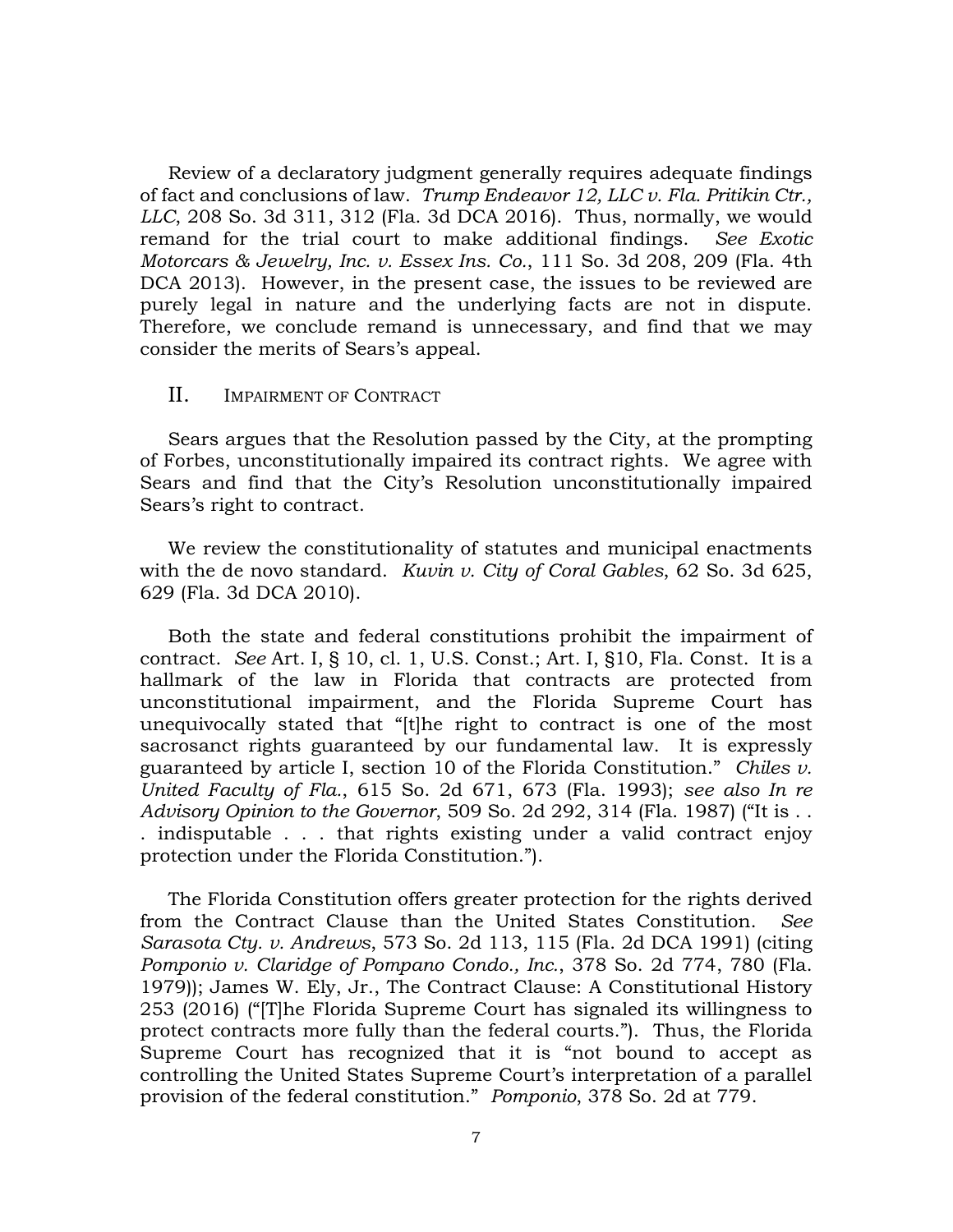"To impair a preexisting contract, a law must 'have the effect of rewriting antecedent contracts' in a manner that 'chang[es] the substantive rights of the parties to existing contracts.'" *Searcy, Denney, Scarola, Barnhart & Shipley, etc. v. State*, 209 So. 3d 1181, 1191 (Fla. 2017) (citation omitted). "Total destruction of contractual expectations is not necessary for a finding of substantial impairment." *U.S. Fid. & Guar. Co. v. Dep't of Ins.*, 453 So. 2d 1355, 1360 (Fla. 1984). Rather, impairment is defined as "to make worse; to diminish in quantity, value, excellency or strength; to lessen in power; to weaken." *Pomponio,* 378 So. 2d at 781 n.41 (citation omitted); *Pudlit 2 Joint Venture, LLP v. Westwood Gardens Homeowners Ass'n*, 169 So. 3d 145, 150 (Fla. 4th DCA 2015).

"Any legislative action which diminishes the value of a contract is repugnant to and inhibited by the Constitution." *In re Advisory Opinion*, 509 So. 2d at 314. For example, "[a] statute which retroactively turns otherwise profitable contracts into losing propositions is clearly such a prohibited enactment." *Id.* at 314-15. Indeed, it is a "well-accepted principle that virtually no degree of contract impairment is tolerable." *Pudlit*, 169 So. 3d at 150 (quoting *Coral Lakes Cmty. Ass'n v. Busey Bank, N.A.*, 30 So. 3d 579, 584 (Fla. 2d DCA 2010)); *see also Citrus Mem'l Health Found., Inc. v. Citrus Cty. Hosp. Bd.*, 108 So. 3d 675, 677 (Fla. 1st DCA 2013) ("[A]ny legislation that detracts from the value of a contract is subject to the constitutional proscription . . . .").

The conclusion, however, that "'virtually' no impairment is tolerable necessarily implies that some impairment is tolerable," though not as much impairment as would be "acceptable under traditional federal contract clause analysis." *Pomponio*, 378 So. 2d at 780. "[S]ome impairment" may be "tolerable" where the governmental actor can demonstrate a "significant and legitimate public purpose behind the regulation." *Searcy*, 209 So. 3d at 1192 (quoting *Energy Reserves Grp., Inc. v. Kan. Power & Light Co.*, 459 U.S. 400, 411 (1983)).

In *Griffin v. Sharpe*, 65 So. 2d 751 (Fla. 1953), a piece of real property had a restriction whereby only residences and apartments could be built upon it. A few years before the restriction was set to expire, the legislature enacted a statute to extend the restriction. A purchaser subsequently purchased the property and sought to build a medical office on it. The Florida Supreme Court held that the legislative enactment violated the Contract Clause. The court described this legislative restriction as "legislative fiat," stating:

The contested restriction is without doubt a private contract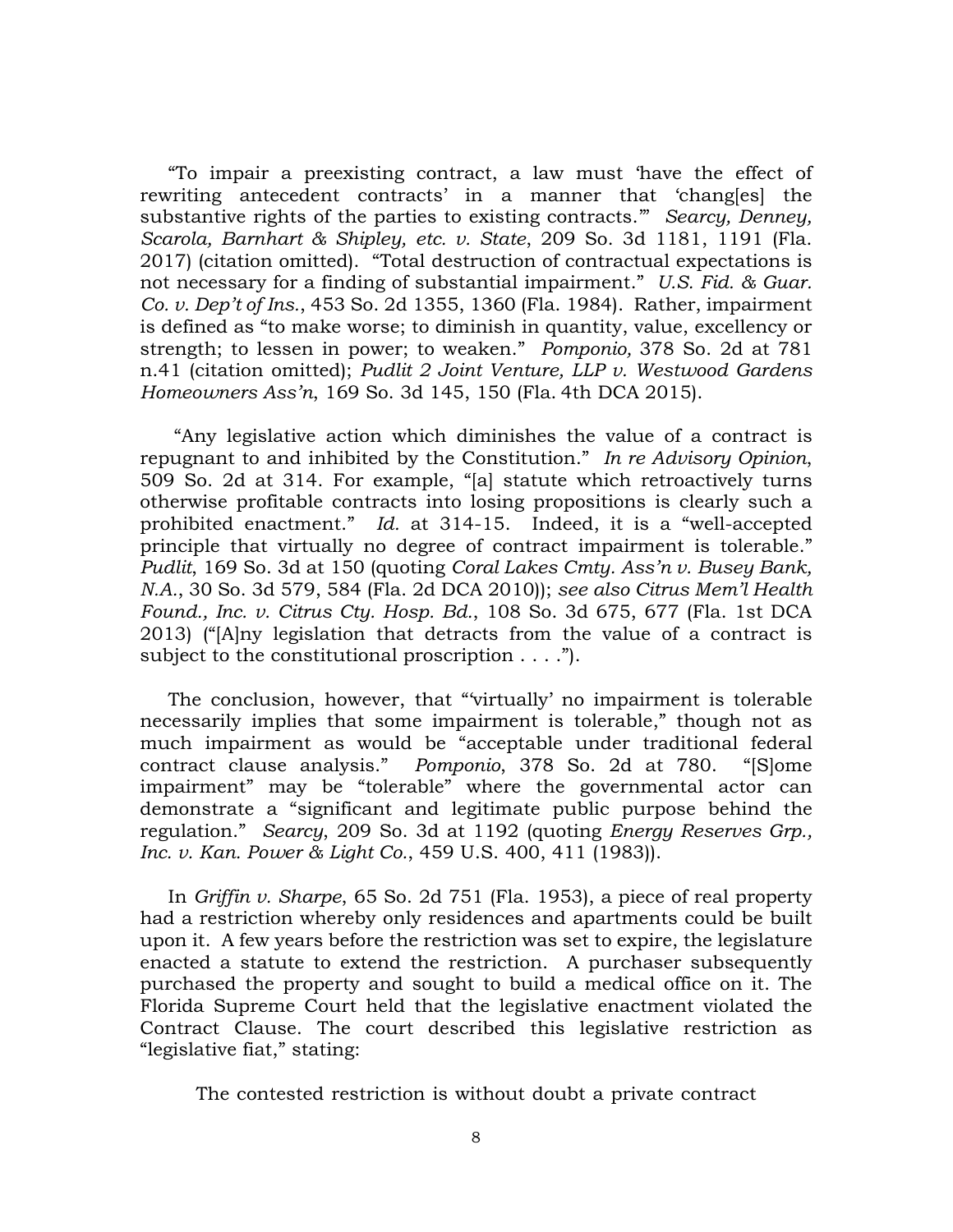between private individuals, and its attempted extension by the Legislature can in no wise [sic] be related to the reasonable exercise of the police power of the state and is a futile effort to by-pass constitutional prohibitions and re-write the agreement through governmental authority.

*Id.* at 752.

The Resolution passed by the City, at the behest of Forbes, states the following:

Prior to any proposed structural modifications, installation of kiosks, and/or any subdivision of an anchor tenant space into any sub-space which requires separate business tax receipts and/or newly separate licensing of any kind whatsoever for the business enterprise intending to occupy the newly created sub-space, anchor tenants must obtain City Council approval. Prior to seeking City Council approval the subject anchor tenant must obtain approval for the subject modification from mall ownership.

It is clear that the Resolution diminished Sears's interest in the contract, namely Sears's right to sublease. Although the Resolution does not mention subleasing specifically, total destruction of Sears's interest in the contract is not required to claim an impairment of contract. *U.S. Fid. & Guar.*, 453 So. 2d at 1360. The Resolution has "made worse" Sears's rights emanating from the contract. *See Pudlit*, 169 So. 3d at 150. Sears, although it can still enter into a subleasing agreement, as it has with Dick's, must now get approvals from both Forbes and the City before it can subdivide the property to act on that agreement. Thus, the Resolution has depreciated and diminished the value of Sears's contract.

Having concluded the Resolution is an impairment of contract, we must consider "whether the nature and extent of the impairment is constitutionally tolerable in light of the importance of the State's objective, or whether it unreasonably intrudes into the parties' bargain to a degree greater than is necessary to achieve that objective." *Searcy*, 209 So. 3d at 1192 (quoting *Pomponio*, 378 So. 2d at 780).

The City's public purpose justification for the Resolution is that it helps to strengthen and maintain the mall's aesthetic qualities. This justification is neither "significant" nor "legitimate," particularly where the P.U.D. *already* sets forth aesthetic standards for the mall and *already*  requires architectural approvals. The City has failed to show how the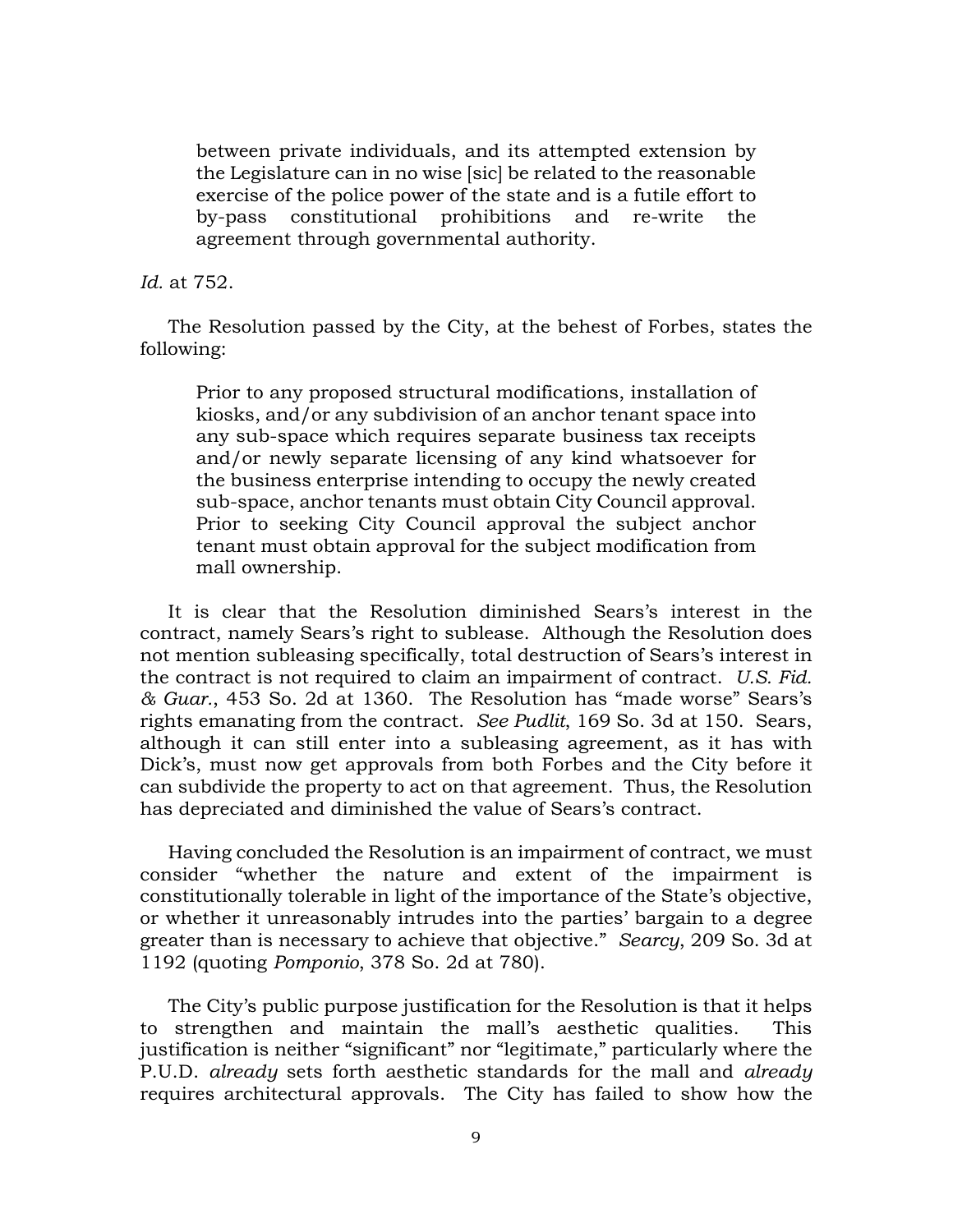Resolution accomplishes anything to further its supposed purpose beyond what the P.U.D. already accomplishes. Additionally, the contract has been substantially impaired as it gives both the City and Forbes the unbridled discretion to disapprove of any attempts to divide property to effectuate a sublease. Thus, the impairment "unreasonably intrudes into the parties' bargain to a degree greater than is necessary to achieve that objective." *Id.*  It is clear that the Resolution is an effort to "re-write the agreement through governmental authority," and that governmental authority's intervention resulted in the diminishment of Sears's interest in a preexisting contract. *Griffin*, 65 So. 2d at 752.

Finally, the City contends that Sears has contractually waived its impairment of contract claim. The sublease states that Sears "shall . . . promptly comply with all laws and ordinances and the orders, rules, and regulations and requirements of all Federal, State, County and municipal governments . . . which may be applicable from time to time to the Demised Premises . . . ." The City argues that the parties anticipated amendments and changes to laws and rules and that Sears agreed to follow those laws and rules, as amended. We note, however, that in the very same paragraph of the contract, Sears reserved "*the right to contest the applicability* of any laws, ordinances, orders, rules, regulations or governmental requests . . . ." (emphasis added).

We must read the entire agreement as a whole, and "[t]he language being construed should be read in common with other provisions of the contract." *Royal Oak Landing Homeowner's Ass'n v. Pelletier*, 620 So. 2d 786, 788 (Fla. 4th DCA 1993); *Am. K-9 Detection Servs., Inc. v. Cicero*, 100 So. 3d 236, 238-39 (Fla. 5th DCA 2012). The two provisions, read together, indicate that Sears must follow all laws and ordinances, but that it has the right to challenge those laws and ordinances where they are illegal, or, as here, unconstitutional. Accordingly, Sears did not contractually waive this issue and is free to challenge the Resolution.

We therefore conclude that the Resolution is unconstitutional as it impairs Sears's contract and is not "reasonable and necessary to serve an important public purpose." *Searcy*, 209 So. 3d at 1192.

## III. SUBSTANTIVE DUE PROCESS

Sears next contends that the Resolution, in addition to being an unconstitutional impairment of contract, also deprives it of substantive due process because it requires Forbes and the City to approve subdivisions of anchor tenant space without also setting forth any standards or criteria upon which the City and Forbes are to base such a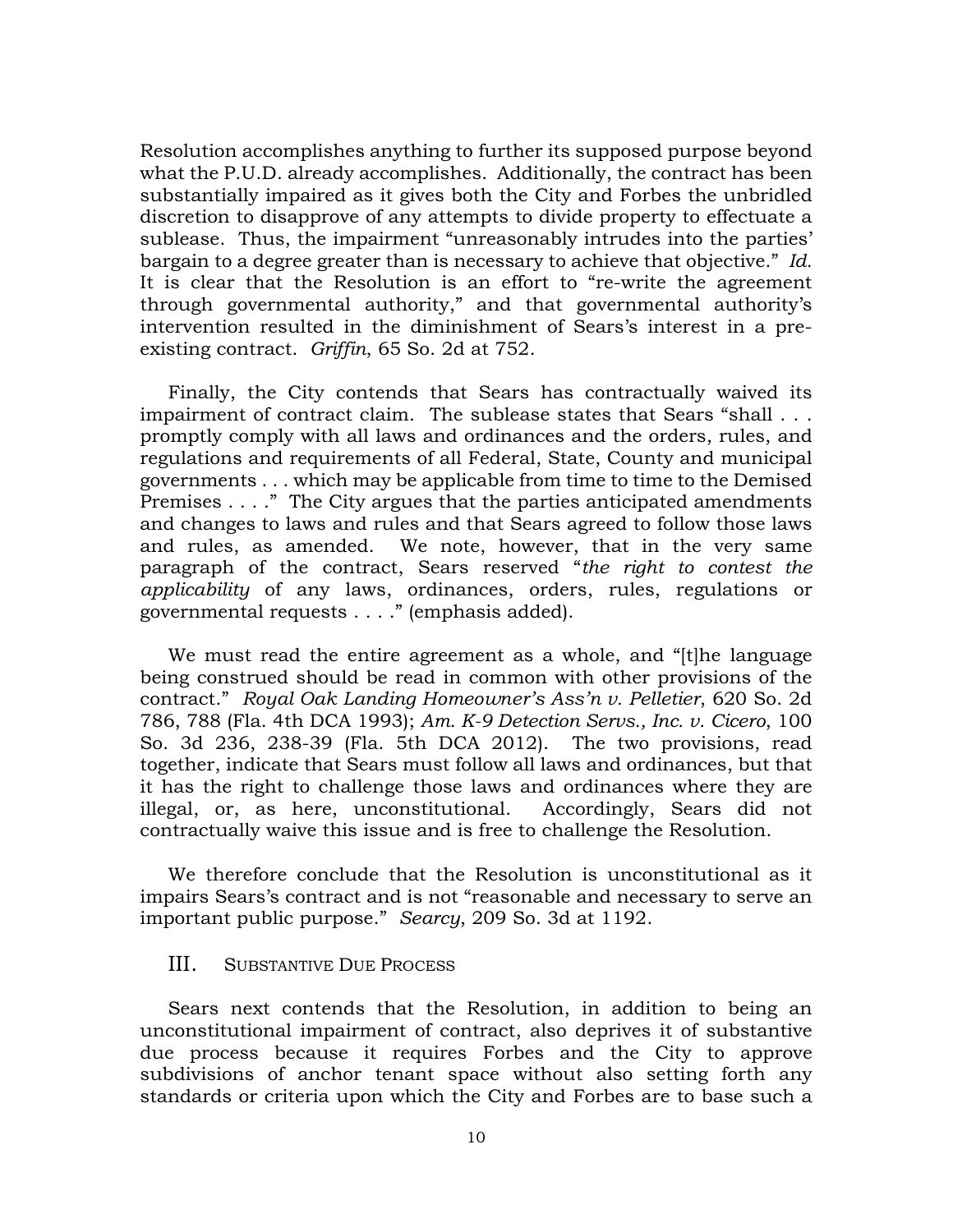#### decision.

An individual's substantive due process rights protect against the "mere arbitrary or irrational exercise of power having no substantial relation to the public health, the public morals, the public safety or the public welfare in its proper sense." *WCI Cmtys., Inc. v. City of Coral Springs*, 885 So. 2d 912, 914 (Fla. 4th DCA 2004). For a government policy to be unconstitutional, "it [is not] necessary that the record reveal that the governing body or its members have in fact acted capriciously or arbitrarily. It is the opportunity, not the fact itself, which will render an ordinance vulnerable." *ABC Liquors, Inc. v. City of Ocala*, 366 So. 2d 146, 150 (Fla. 1st DCA 1979). Thus, the Florida Supreme Court has instructed that

[a]n ordinance whereby the city council delegates to itself the arbitrary and unfettered authority to decide where and how a particul[a]r structure shall be built or where located without at the same time setting up reasonable standards which would be applicable alike to all property owners similarly conditioned, cannot be permitted to stand as a valid municipal enactment.

*N. Bay Vill. v. Blackwell*, 88 So. 2d 524, 526 (Fla. 1956).

In *Drexel v. City of Miami Beach*, 64 So. 2d 317 (Fla. 1953), the plaintiff was denied a permit to build a parking garage. The applicable city ordinance stated that no parking garages should be built except "upon 'approval and permit by the City Council . . . after a public hearing at which due consideration shall be given to the effect upon traffic of the proposed use . . . .'" *Id.* at 318 (alteration in original). The court stated the ordinance was unconstitutional, reasoning:

In the present ordinance there is found no guide whatever to aid the councilmen in deciding what permits should, and what permits should not, be granted. Reading the ordinance in a light most favorable to the city's position, each councilman was accorded the privilege of deciding in his own mind whether he had duly considered the traffic problem and when a majority of councilmanic minds concluded that such consideration had been duly given and that the proposed building would complicate traffic conditions, the composite thought would ripen into a power that would take away property. This, in our opinion, would be doing so in violation of the guaranties of the State and United States Constitutions.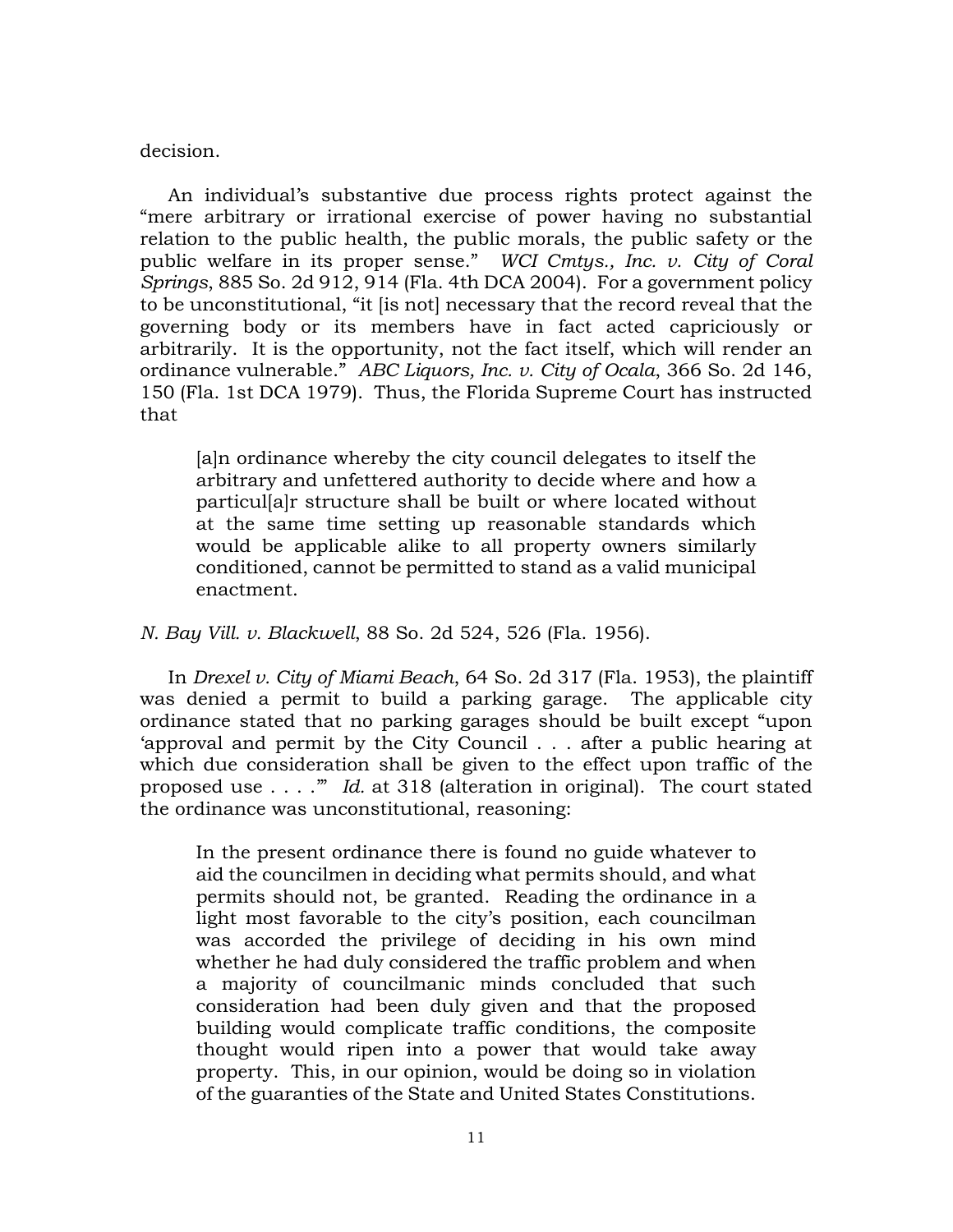*Id.* at 319.

Similarly, in *City of Miami Beach v. Fleetwood Hotel, Inc.*, 261 So. 2d 801 (Fla. 1972), the city enacted an ordinance in order to regulate rents. However, the ordinance failed to set "objective guidelines and standards for its enforcement . . . nor [could] such be reasonably inferred from the language of the Ordinance." *Id*. at 805. Further, the ordinance vested with a single individual, the City Rent Administrator, the "unbridled discretion to determine which accommodations are to be controlled and a number of other things." *Id.* at 806. The court concluded that the ordinance was unconstitutional because it failed to lay out any guidelines for its enforcement. *Id.* at 805-06; *see also Friends of the Great S., Inc. v. City of Hollywood ex rel. City Comm'n*, 964 So. 2d 827, 830 (Fla. 4th DCA 2007) ("In order for ordinances which provide decisional authority to be constitutional, they must have mandatory objective criteria to be followed when making a decision."); *ABC Liquors*, 366 So. 2d at 149 ("Any standards, criteria or requirements which are subject to whimsical or capricious application or unbridled discretion will not meet the test of constitutionality.").

The City contends substantive due process protections do not apply to non-legislative zoning decisions such as the Resolution. It is true that substantive due process challenges are permitted for the alleged deprivation of *constitutional* rights, and not the alleged deprivation of rights arising under state law, such as zoning decisions. *See McKinney v. Pate*, 20 F.3d 1550, 1556 (11th Cir. 1994); *Kantner v. Martin Cty*., 929 F. Supp. 1482, 1486 (S.D. Fla. 1996). Thus, decisions based on the application of zoning regulations will not be susceptible to substantive due process challenges. *See Kantner*, 929 F. Supp. at 1486-87. However, a land use regulation *itself* may be challenged under substantive due process. *See Restigouche, Inc. v. Town of Jupiter*, 59 F.3d 1208, 1213-15 (11th Cir. 1995) (addressing the merits of whether a zoning regulation prohibiting automobile sales violated the plaintiff's substantive due process rights); *Kantner*, 929 F. Supp. at 1487. In the present case, it is the Resolution itself, not the application of the Resolution, that is being challenged. Thus, the Resolution may be subject to a substantive due process challenge.

In the present case, the Resolution states:

Prior to any proposed structural modifications, installation of kiosks, and/or any subdivision of an anchor tenant space into any sub-space which requires separate business tax receipts and/or newly separate licensing of any kind whatsoever for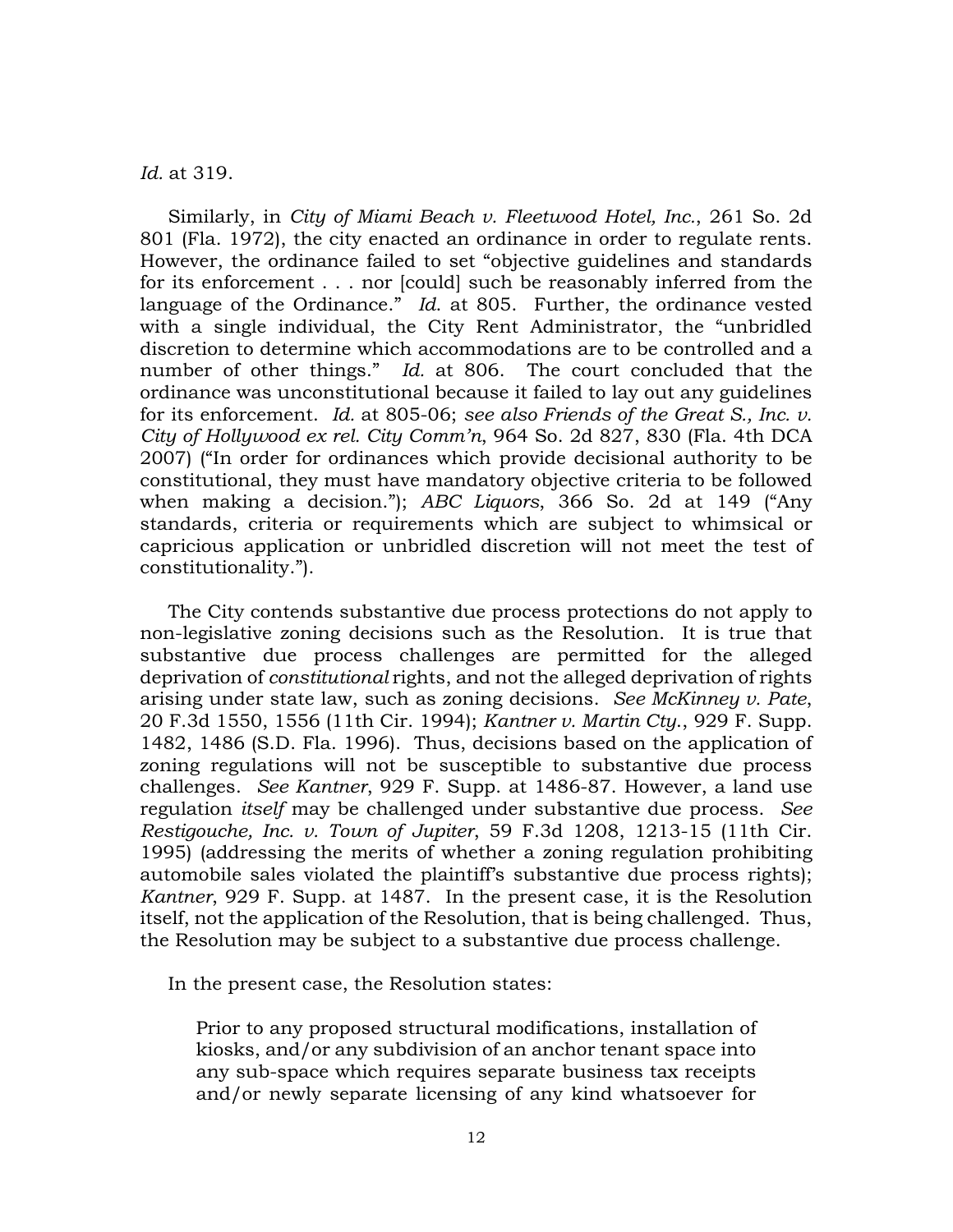the business enterprise intending to occupy the newly created sub-space, anchor tenants must obtain City Council approval. Prior to seeking City Council approval the subject anchor tenant must obtain approval for the subject modification from mall ownership.

The Resolution requires a tenant to "obtain approval" from both the City Council and "mall ownership," that being Forbes, to subdivide its anchor tenant space, but it fails to identify any standards or criteria that would govern when approval is to be granted or withheld. The Resolution, in other words, grants the City and Forbes with "unbridled discretion" in this matter. *See Fleetwood Hotel*, 261 So. 2d at 806. Therefore, we conclude that the Resolution violates substantive due process and "cannot be permitted to stand as a valid municipal enactment" because it permits the City and Forbes to arbitrarily and capriciously deprive Sears of its property rights as a Tenant pursuant to the contract negotiated and executed by the parties. *See N. Bay Vill.*, 88 So. 2d at 526.[2](#page-12-0) 

The City argues that it had a rational basis for enacting the Resolution, claiming the Resolution preserves the "form, function, and composition of the Gardens PUD" and promotes "the health, safety, and welfare of the public at large." Although the interests described may be a legitimate governmental interest, *see City of Miami Beach v. Ocean & Inland Co.*, 3 So. 2d 364, 366-67 (Fla. 1941), the Resolution's total lack of guidance would allow for arbitrary and capricious enforcement "having no substantial relation to the public health, the public morals, the public safety or the public welfare in its proper sense." *See WCI Cmtys.*, 885 So. 2d at 914; *cf. Estate of McCall v. United States*, 134 So. 3d 894, 901-03 (Fla. 2014) (stating a medical malpractice statute was irrational when it treated multiple claimants differently from a single claimant because there was no reason to treat the two categories differently).

We next address Sears's argument that it is entitled to an attorney's fee award against the City under 42 U.S.C. sections 1983 and 1988. Under section 1983,

Every person who, under color of any statute, ordinance, regulation, custom, or usage, of any State or Territory or the District of Columbia, subjects, or causes to be subjected, any

<span id="page-12-0"></span><sup>2</sup> We note that our opinion is limited to the Resolution itself. We express no comment as to the architectural review requirements found within the P.U.D. nor do we comment on any other municipal ordinance or code.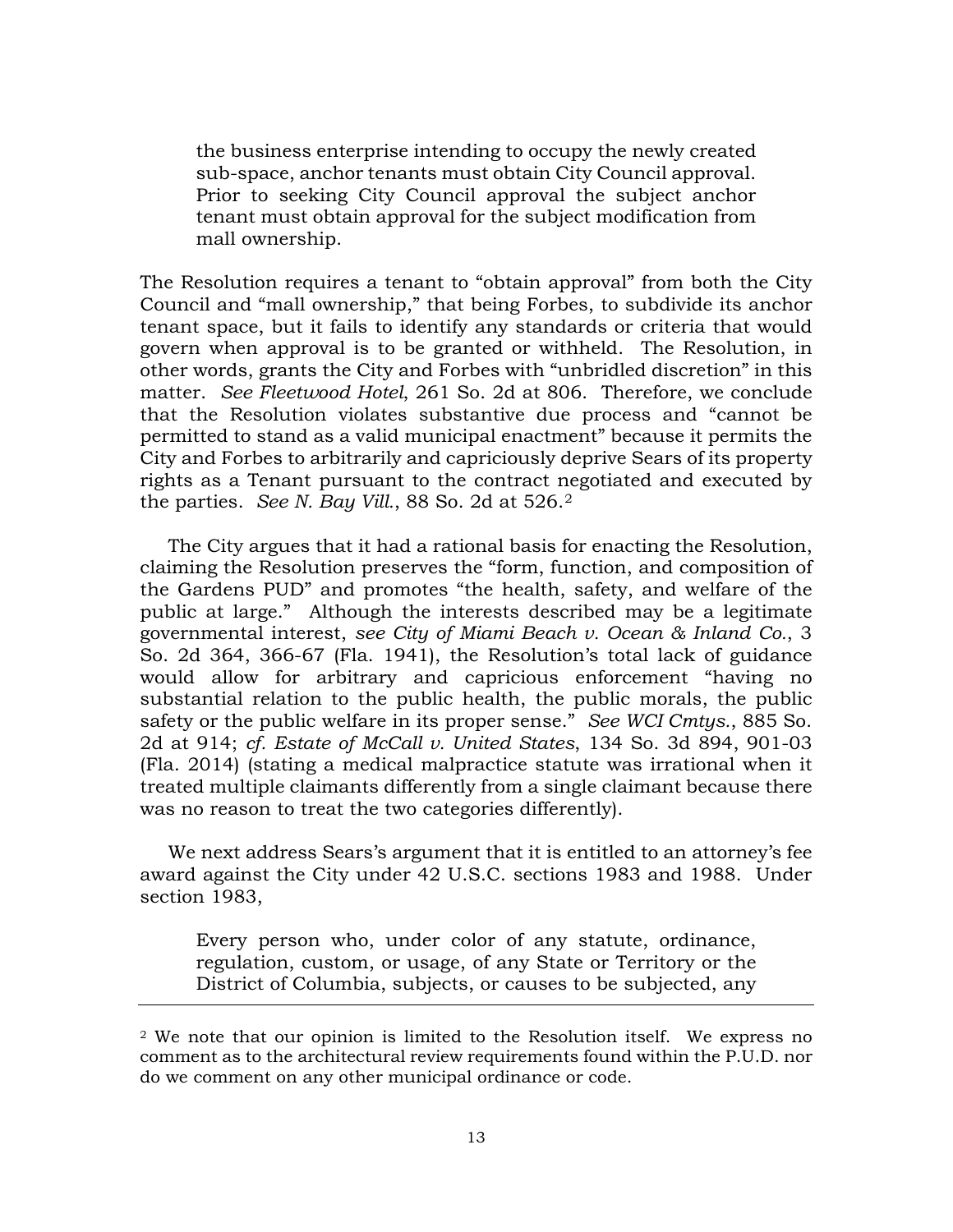citizen of the United States or other person within the jurisdiction thereof to the deprivation of any rights, privileges, or immunities secured by the Constitution and laws, shall be liable to the party injured in an action at law, suit in equity, or other proper proceeding for redress . . . .

Section 1988 provides for attorney's fees, stating, "In any action or proceeding to enforce a provision of section[] . . . 1983, . . . the court, in its discretion, may allow the prevailing party . . . a reasonable attorney's fee as part of the costs." 42 U.S.C. § 1988(b).

As a preliminary issue, municipalities are liable under section 1983 but only if a plaintiff shows: "(1) that his constitutional rights were violated; (2) that the municipality had a custom or policy that constituted deliberate indifference to that constitutional right; and (3) that the policy or custom caused the violation." *McDowell v. Brown*, 392 F.3d 1283, 1289 (11th Cir. 2004). As discussed above, Sears's substantive due process rights were violated, thus satisfying the first prong. Furthermore, Sears has satisfied the second and third prongs because the City formally and expressly created and adopted the unconstitutional Resolution. *See Spell v. McDaniel*, 824 F.2d 1380, 1387 (4th Cir. 1987) ("Policy, in the narrow sense of discrete, consciously adopted courses of governmental action may be fairly attributed to a municipality . . . because (1) it is directly 'made by its lawmakers,' i.e., its governing body . . . ." (quoting *Monell v. Dep't of Social Servs.*, 436 U.S. 658, 694 (1978))).

Section 1988 requires courts to conduct a two-part inquiry. First, "whether the plaintiff is a prevailing party," and second, "if the plaintiff is a prevailing party, what constitutes a reasonable fee award." *Boston's Children First v. City of Boston*, 395 F.3d 10, 14 (1st Cir. 2005). As to the first inquiry, "[a] plaintiff 'prevails' . . . 'when actual relief on the merits of his claim materially alters the legal relationship between the parties by modifying the defendant's behavior in a way that directly benefits the plaintiff.'" *Lefemine v. Wideman*, 568 U.S. 1, 4 (2012) (quoting *Farrar v. Hobby*, 506 U.S. 103, 111-12 (1992)). Having a declaratory judgment entered in a party's favor will generally satisfy the "prevailing party" test. *See id.* A prevailing party is "ordinarily" entitled to recover attorney's fees "unless special circumstances would render such an award unjust." *Hensley v. Eckerhart*, 461 U.S. 424, 429 (1983) (citation omitted).

As a consequence of the present appeal, Sears is a prevailing party under section 1988 as it has obtained the declaratory relief it sought.

Citing *Farrar*, the City argues that, even assuming Sears prevailed in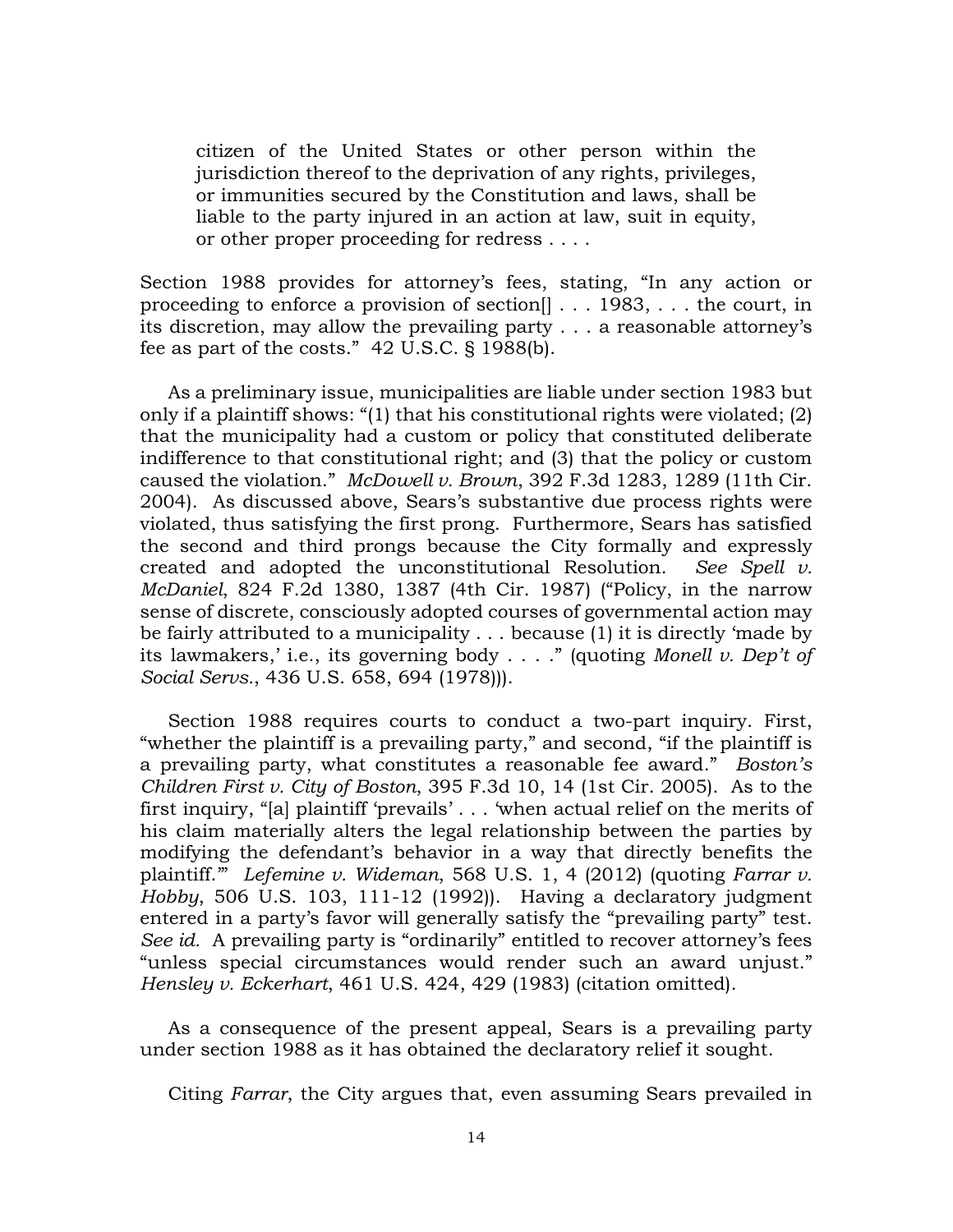its appeal, any victory on Sears's part would be a merely nominal victory for which Sears would not be entitled attorney's fees. In *Farrar*, the plaintiff sought substantial monetary damages but received only a nominal award. The Court held that the plaintiff was not entitled to attorney's fees. Although the plaintiff was technically a "prevailing party," the plaintiff had failed to prove damages, "an essential element of his claim for monetary relief." *Id.* at 114-15. Thus, the Court stated that in such situations, "the only reasonable fee is usually no fee at all." *Id.* 

The City contends that because Sears has not sought damages as part of its substantive due process claim, Sears should not be entitled to attorney's fees. We conclude, however, that *Farrar* is distinguishable. In *Farrar*, the plaintiff did not prevail in his attempt to secure substantial damages whereas in the present case Sears has received precisely what it requested: declaratory relief. The United States Supreme Court has "repeatedly held . . . an injunction or declaratory judgment" will satisfy the prevailing party test. *Lefemine*, 568 U.S. at 4; *see also Sanchez v. City of Austin*, 774 F.3d 873, 882-83 (5th Cir. 2014) (explaining that *Farrar* does not control where a party sues for, and obtains, declaratory or injunctive relief even if the party receives only nominal damages). Here, because Sears has "materially alter[ed] the legal relationship between the parties," we conclude Sears is entitled to attorney's fees.

On remand, the trial court should, in calculating Sears's fees, consider both the hours expended and the reasonableness of the hourly rate and "whether the expenditure of counsel's time was reasonable in relation to the success achieved." *Hensley*, 461 U.S. at 433-37; *see also Phelps v. Hamilton*, 120 F.3d 1126, 1131 (10th Cir. 1997) ("A court will generally determine what fee is reasonable by first calculating the lodestar—the total number of hours reasonably expended multiplied by a reasonable hourly rate—and then adjust the lodestar upward or downward to account for the particularities of the suit and its outcome.").

## IV. SUBLEASING RIGHTS

Sears also argues it has the contractual right to sublease and may do so without Forbes's approval. Thus, Sears asserts the trial court erred when it failed to award declaratory relief in its favor.

In interpreting the Sears-Forbes sublease, we must "give effect to the plain and ordinary meaning of its terms." *Golf Scoring Sys. Unlimited, Inc. v. Remedio*, 877 So. 2d 827, 829 (Fla. 4th DCA 2004). "Words should be given their natural meaning or the meaning most commonly understood in relation to the subject matter and circumstances, and reasonable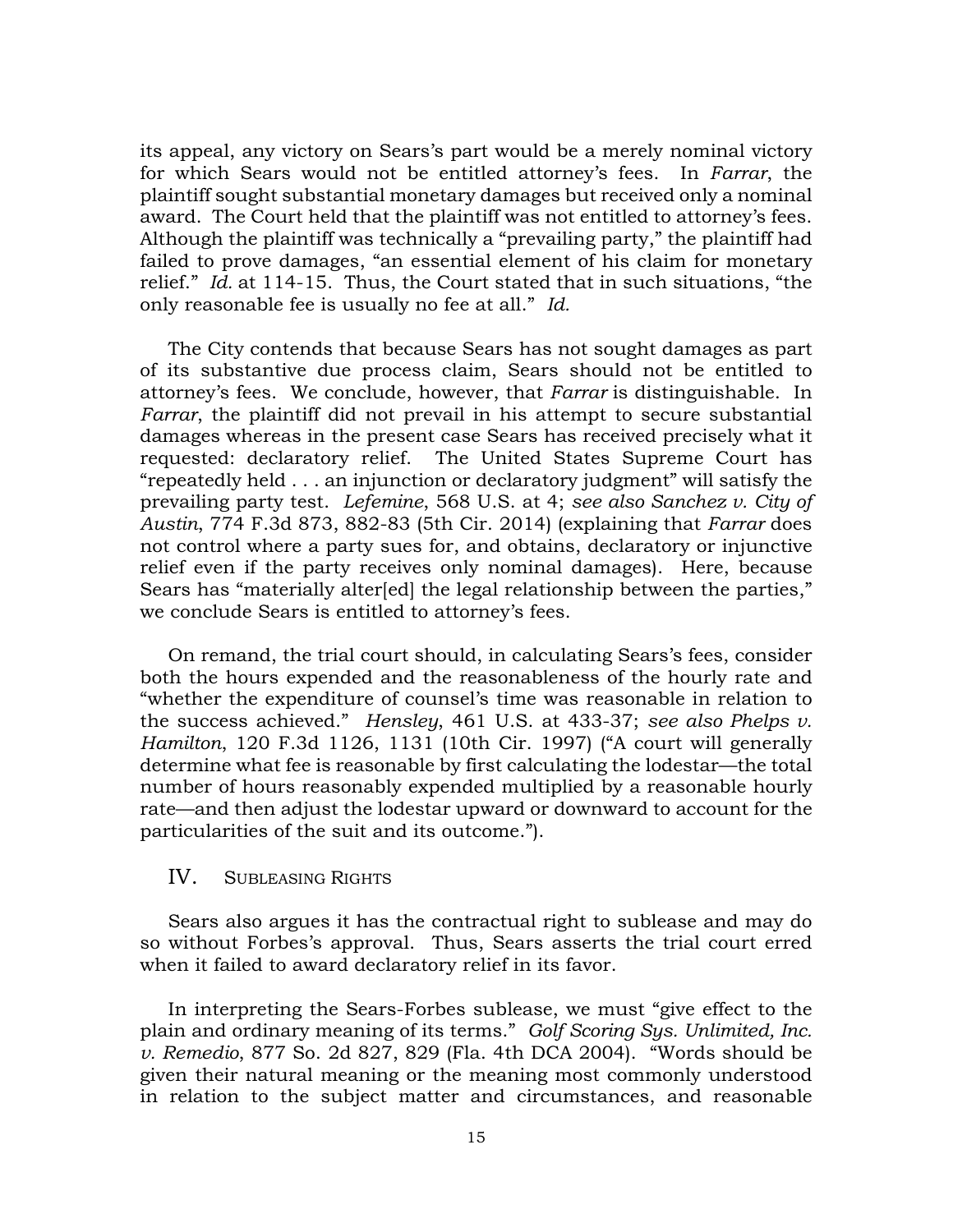construction is preferred to one that is unreasonable." *Id.* (citation omitted).

The Sears-Forbes sublease states, "[Sears] shall have the *right to assign this Lease and to sublet* from time to time the Demised Premises or any part thereof; subject however, to the terms and provisions of the R.E.A." (emphasis added). Although the sublease indicates certain restrictions apply should Sears seek to sublease "all or substantially all of the Demised Premises," these restrictions do not apply because Sears seeks to sublease less than "all or substantially all" of the premises, that being only one floor of its two story mall location. Similarly, the R.E.A. states that Sears may "lease all of any portion(s) of its building and/or license departments therein . . . ." While the R.E.A. states Sears's space must be used for "retail and service purposes and for no other purposes," this restriction is also not prohibitive as Dick's is a retailer. Therefore, we conclude Sears may sublease to Dick's without obtaining approval from Forbes.

Forbes contends that, even if Sears does have subleasing rights, Dick's would have no right to install a sign as it is not permitted under the R.E.A because Dick's is not a party to the R.E.A.

The R.E.A does not expressly prohibit sublessees, such as Dick's, from installing signs. Rather the R.E.A. puts in place criteria by which signs are to be installed and maintained. This signage criteria does not expressly prohibit a sublessee from installing a sign nor does it prohibit Sears from granting a sublessee the right to install a sign.

Generally, a sublessee can have no more rights to the subleased premises than the sublessor had. *See Thal v. S.G.D. Corp.*, 625 So. 2d 852, 853 (Fla. 3d DCA 1993). As a corollary to that rule, where a lease includes the right to sublease, the sublessor may grant any rights and privileges the sublessor has except where specifically prohibited. *See Max & Tookah Campbell Co. v. T. G. & Y. Stores*, 623 P.2d 1064, 1067 (Okla. Civ. App. 1981); Restatement (Second) of Prop.: Landlord & Tenant § 15.1 (Am. Law Inst. 1977) ("The interests of the landlord and of the tenant in the leased property are freely transferable, unless: . . . (3) the parties to the lease validly agree otherwise."). Consequently, Sears has the right to grant Dick's signage rights that Sears has under the Forbes-Sears sublease and the R.E.A.

Additionally, in interpreting an agreement, "the goal is to arrive at a reasonable interpretation of the text of the entire agreement to accomplish its stated meaning and purpose." *Am. K-9 Detection Servs., Inc. v. Cicero*,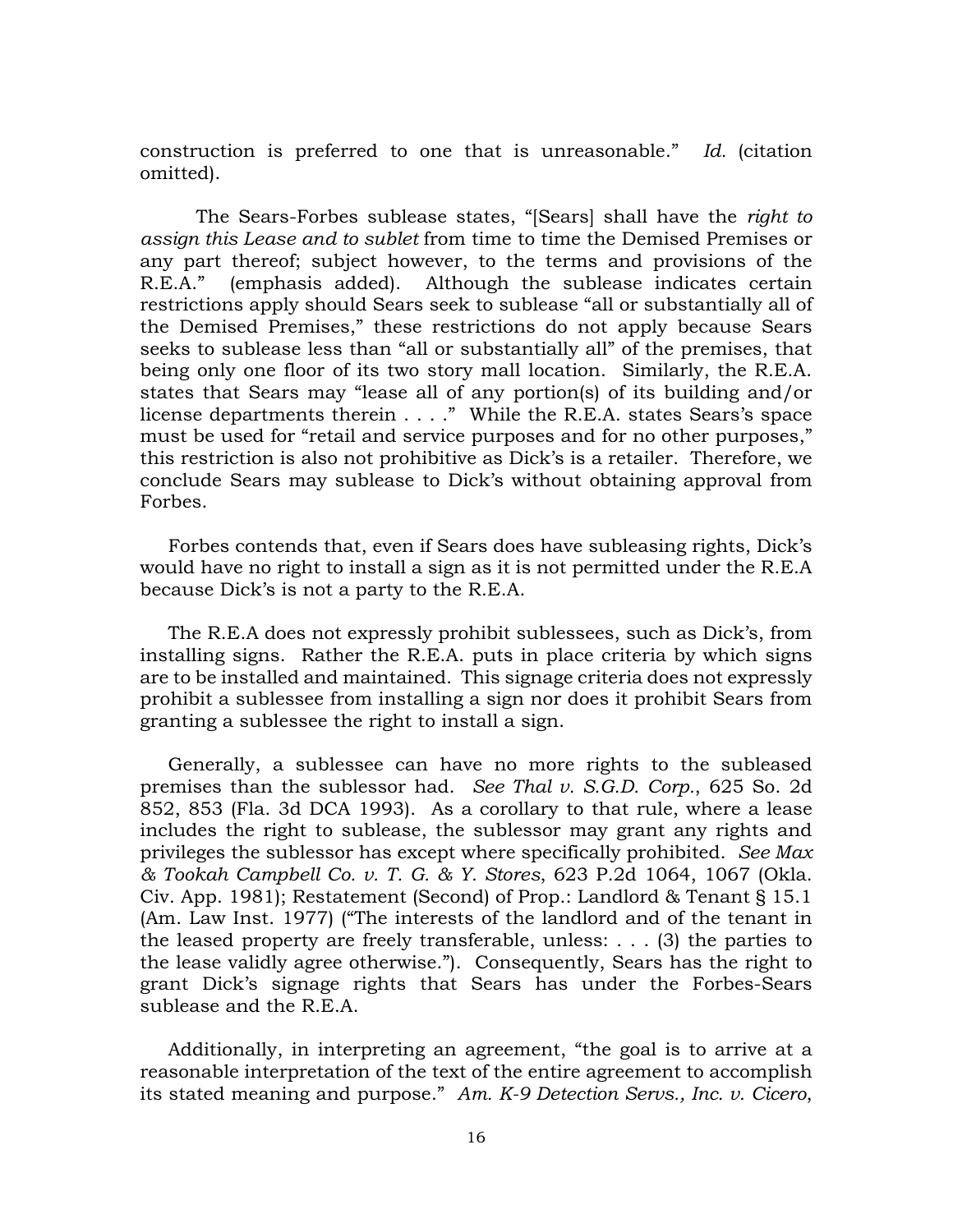100 So. 3d 236, 238-39 (Fla. 5th DCA 2012) (citation omitted). It would be unreasonable to conclude that both the Forbes-Sears sublease and R.E.A. expressly and unequivocally permit Sears to sublease to a retailer while at the same time conclude that the R.E.A.'s signage criteria impliedly prohibits a retail sublessee, such as Dick's, from installing a sign. Where the contract unambiguously gives Sears the right to sublease, we will not rewrite the parties' agreements to add to the agreement, such as in this case, a prohibition on signage. *See Peach State Roofing, Inc. v. 2224 S. Trail Corp.*, 3 So. 3d 442, 445 (Fla. 2d DCA 2009). To do so would effectively eviscerate Sears's right to sublease and render its express contractual rights merely illusory.

Forbes has also stated that the sublease is set to terminate soon and Sears would be unable to extend the sublease if it subleases to Dick's. However, no such limitation appears in the sublease. The sublease states that Sears "shall have the right to extend the term of this Lease for Four (4) separate periods of ten (10) years each" so long as Sears is not in "material default at the time of the exercise of such right" and Sears is "operating the Demised Premises for retail purposes." Further, nothing in the sublease indicates Sears's subleasing rights exist only for the initial thirty-year term. Thus, we conclude Sears may extend its lease so long as it is not in material default and is operating the leased premises for retail purposes.

Forbes contends that Sears has asked us to "approve" its sublease with Dick's. Sears has neither asked this court, nor the court below, to explicitly approve of its lease with Dick's *in toto*, nor do we do so here. Our opinion is limited to our interpretation of the Sears-Forbes sublease and the R.E.A., and our conclusion that nothing within those agreements requires Sears to seek approval before subleasing one floor of its two-story lease, within the mall, to either Dick's or any other retailer. We make no comment on whether aspects of the Sears-Dick's sublease, either as planned or as implemented in the future, violate existing contractual obligations, the P.U.D., or other any law or regulation.[3](#page-16-0)

#### **CONCLUSION**

<span id="page-16-0"></span><sup>3</sup> Specifically, Forbes has argued (1) that Dick's potential sale of guns violates the R.E.A.'s prohibition on creating "dangerous hazards" and (2) Sears has not gotten the necessary approvals for signage. We do not consider the first argument as it has been made prematurely. As to the second argument, while we conclude Sears may grant its signage rights to Dick's as part of a sublease, we do not comment on whether any planned or implemented sign will in fact comply with the P.U.D. or any other local ordinance.